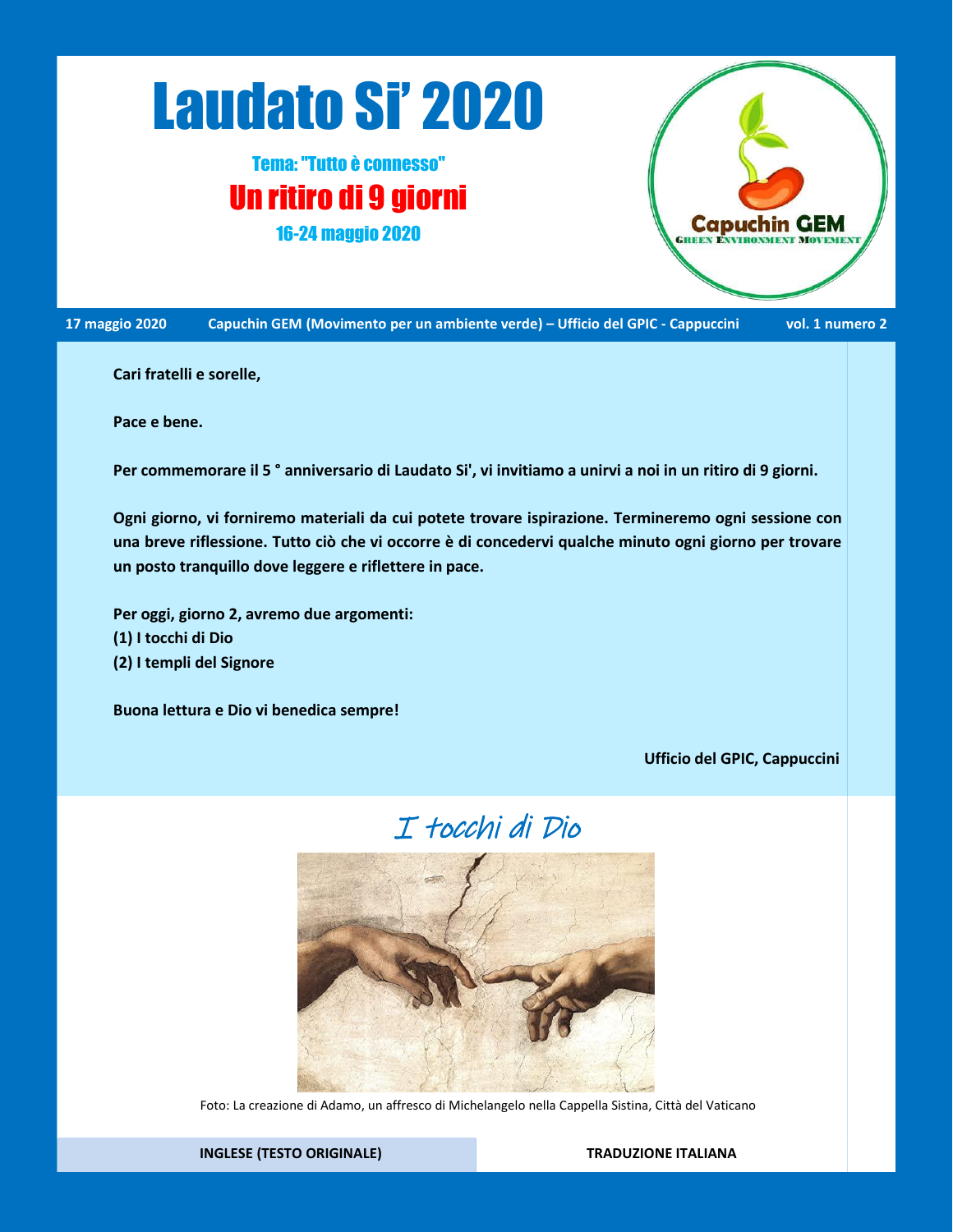# **I. Material 1: The Touches of God**

When I was about three to four years old, my father, who was an Air Force doctor, was assigned to a Radar Station at the top of a mountain range somewhere in the Philippines. My playground back then was an undulating landscape of mountain slopes with a mantle of green grass that sway under a deep blue sky. I often enjoy the caress of the wind on my face and when it rains, the mud puddles become my swimming pools.

There was a small chapel in the military base where people gather, especially on Sundays, to celebrate Mass. In one occasion, while the mass was going on, I wandered out to the atrium of the main entrance.

I could still remember that distinct moment. The atrium was dim and solemn. I was walking about aimlessly when I suddenly became aware of the presence of God. Do not ask me how I knew it because words lack the ability to describe it. It is one of those moments when: YOU JUST KNOW. You can argue with me for many hours about it but it will not change my conviction. All I can tell you was that I felt *A CERTAINTY WITHIN MY HEART THAT THERE IS A GOD*. It was a fleeting moment but for me it was like eternity. It is very personal and so convincing that even to this moment the certainty endures. It has been my source of strength when times get worst. It allowed me to talk to God in a personal way and not be afraid or ashamed to honestly express myself to Him.

I believe each of us will experience these 'touches of God' in distinct moments of our lives. It comes when we least expect it but when the moment is there, it demands our attention. *Psalm 46:10* describes it well: "<sup>10</sup> Be still, and know that I am *God…"*

The 'touches of God' consistently present some common elements or series of experiences. I will try to make the encounters more tangible to the mind by expounding a little on this sequence of experiences. (1) It begins with an inner awareness; the touch of God. (2) It is then followed by a feeling of unworthiness before Him. (3) Simultaneous to the feeling of our unworthiness is the assurance that we are loved by Him

#### **I. Materiale 1: I tocchi di Dio**

Quando avevo circa tre o quattro anni, mio padre, che era un medico dell'Aeronautica militare, fu assegnato a una stazione radar in cima a una catena montuosa da qualche parte nelle Filippine. All'epoca il mio parco giochi era un paesaggio ondulato di pendii montuosi con un manto di erba verde che ondeggiava sotto un cielo blu profondo. Mi piace spesso la carezza del vento sul mio viso e quando piove, le pozzanghere di fango diventano le mie piscine.

C'era una piccola cappella nella base militare dove le persone si radunavano, specialmente la domenica, per celebrare la messa. In un'occasione, mentre la messa era in corso, ho vagato fuori verso l'atrio dell'ingresso principale.

Ricordo ancora quel momento distinto. l'atrio era buia e solenne. Stavo camminando senza meta quando improvvisamente mi sono reso conto della presenza di Dio. Non chiedermi come lo sapevo perché le parole non hanno la capacità di descriverlo. È uno di quei momenti in cui: LO SAI SOLO. Puoi discutere con me per molte ore al riguardo, ma non cambierà la mia convinzione. Tutto quello che posso dirti è che ho sentito UNA CERTEZZA NEL MIO CUORECHE C'È UN DIO. È stato un momento fugace ma per me è stato come l'eternità. È molto personale e così convincente che anche in questo momento la certezza persiste. È stata la mia fonte di forza quando i tempi peggiorano. Mi ha permesso di parlare a Dio in modo personale e di non avere paura o vergogna di esprimermi onestamente a Lui.

*<sup>10</sup> Be still, and know that I am* attenzione. Il *Salmo 46:10 lo descrive bene:* Credo che ognuno di noi sperimenterà questi "tocchi di Dio" in momenti distinti della nostra vita. Arriva quando meno ce lo aspettiamo ma quando il momento è lì, richiede la nostra *" <sup>10</sup> Fermatevi e riconoscete che io sono Dio ..."*

> I "tocchi di Dio" presentano costantemente alcuni elementi comuni o serie di esperienze. Cercherò di rendere gli incontri più tangibili alla mente spiegando un po 'questa sequenza di esperienze. (1) Comincia con una consapevolezza interiore; il tocco di Dio. (2) Segue quindi un sentimento di indegnità davanti a Lui. (3) Contemporaneamente al sentimento della nostra indegnità è la certezza comunque amati da Lui; una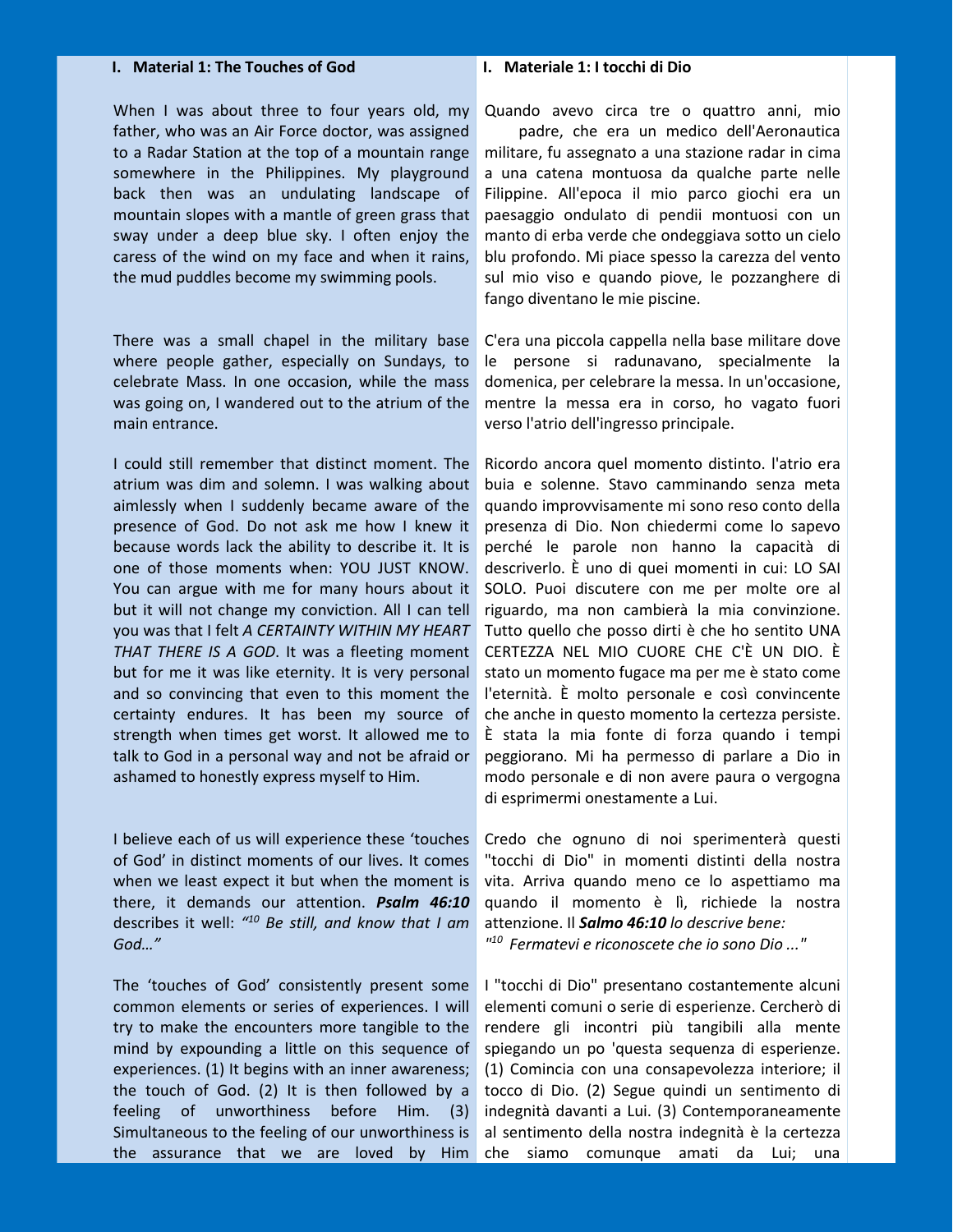nonetheless; an awareness of His infinite love. (4) The final part is the person's resolution to begin again and to be a better person in the future.

1. Awareness of the presence of God:

I believe, that the first part, the **inner awareness of God's presence**, is something we cannot induce. We cannot create the moment or prepare the setting in order for it to happen. It reminds me of that scene in the *Song of Songs* when the beloved searched for her Lover in the night:

*"1 On my bed at nightI sought him whom my heart loves- I sought him but I did not find him. <sup>2</sup> rise then and go about the city; in the streets and crossings I will seek Him whom my heart loves. I sought him but I did not find him. <sup>3</sup> The watchmen came upon me as they made their rounds of the city: Have you seen him whom my heart loves?"*

*- Song of Songs 3:1-3*

I believe that the moment of encounter is Credo che il completely in God's hands. He chooses when to peer through the window of our soul and say: *"Arise, my beloved, my beautiful one, and come!"* - *Song of Songs 2:10*

2. The feeling of unworthiness:

I also do not believe that to receive the 'touches of God' is reserved only for the holy. To think of it that way, is for me, being presumptuous and it endangers us to falling into pride. In my opinion, the gift is for everyone regardless of the state of their soul. I am thinking right now of Zacchaeus who was earning from the taxes of the people. He climbed a tree to see what was happening in the crowd and Jesus looked up at him clutching onto the tree. Jesus told Zacchaeus of his wish to dine with him in his house. I also remember the scene of a Samaritan woman who already had five husbands and was living with someone who is not her husband. She went out to fetch water at Jacob's well at a time when Jesus was sitting nearby. I am also thinking of Saul who was riding a horse together with many soldiers. He was out to get as many Christians as he can and put them into prison when God decided to touch his heart. This, I believe is one of the reasons why when we receive the 'touches of God,' we always feel a **sense of**

consapevolezza del suo infinito amore. (4) La parte finale è la risoluzione della persona di ricominciare e di essere una persona migliore in futuro.

1. Consapevolezza della presenza di Dio:

Credo che la prima parte, **la consapevolezza interiore della presenza di Dio**, sia qualcosa che non possiamo indurre. Non possiamo creare il momento o preparare l'impostazione affinché ciò accada. Mi ricorda quella scena nel **Cantico dei** Cantici quando l'amata cercava il suo Amante nella notte:

*I will che il mio cuore ama; ho cercato, ma non l'ho " <sup>1</sup> Sul mio letto durante la notte, ho cercato colui trovato, <sup>2</sup> Ora mi alzerò e andrò attorno per la città; per le strade e perle piazze cercherò colui che il mio cuore ama. L'ho cercato, ma non l'ho trovato. <sup>3</sup> Le guardie che vanno attorno per la città mi hanno incontrata. Ho chiesto loro: «Avete visto colui che il mio cuore ama?»." - Cantico dei Cantici 3: 1-3*

momento dell'incontro sia completamente nelle mani di Dio. Sceglie quando scrutare attraverso la finestra della nostra anima e dire: " <sup>10</sup> *Alzati, amica mia, mia bella, e vieni!" - Il Cantico dei Cantici 2:10*

2. Il sentimento di indegnità:

Inoltre, non credo che ricevere i "tocchi di Dio" sia riservato solo ai santi. Pensarlo in questo modo, è per me essere presuntuoso e ci mette in pericolo di cadere nell'orgoglio. Secondo me, il dono è per tutti indipendentemente dallo stato della loro anima. Sto pensando proprio a Zaccheo che stava guadagnando dalle tasse della gente. Si arrampicò su un albero per vedere cosa stava succedendo tra la folla e Gesù lo guardò aggrappato all'albero. Gesù disse a Zaccheo del suo desiderio di cenare con lui nella sua casa. Ricordo anche la scena di una donna samaritana che aveva già cinque mariti e viveva con qualcuno che non è suo marito. Uscì a prendere l'acqua nel pozzo di Giacobbe in un momento in cui Gesù era seduto lì vicino. Penso anche a Saul che stava cavalcando insieme a molti soldati. Era fuori per ottenere quanti più cristiani possibile e metterli in prigione quando Dio decise di toccargli il cuore. Questo, credo sia uno dei motivi per cui quando riceviamo i "tocchi di Dio", sentiamo sempre un **senso di indegnità**. Ma poi,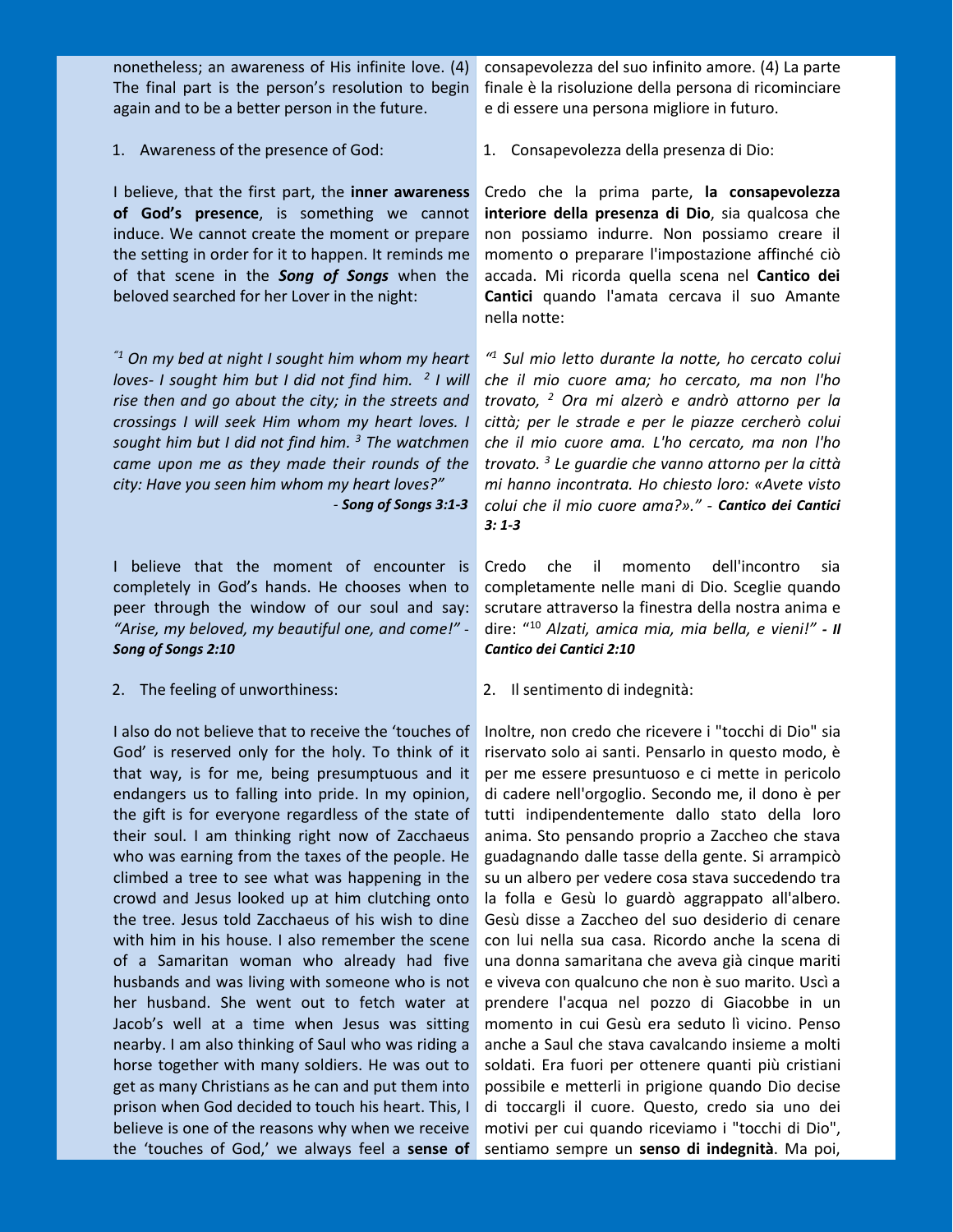**unworthiness**. But then again, I do not think anyone, even if he has lived a good life, will ever feel worthy in the presence of the Divine. When you are before the 'Eternal Light' all the black spots of your soul will definitely become evident.

3. Awareness of God's infinite love:

This brings us to the third part of the encounter which is quite simultaneous with the feeling of unworthiness. The third part is the **feeling of the infinite and unconditional love of God**. At this point, you realize that despite of your unworthiness, God loves you without reserve. I would like to quote the scene in the New Testament where a woman was about to be stoned by the crowd and she was brought before Jesus. Jesus sat down and wrote something on the ground and the people slowly left one by one. Jesus then looked at the woman and said:

*" <sup>10</sup> Woman, where are they? Has no one condemned you?" <sup>11</sup> She replied, "No one, sir." Then Jesus said, "Neither do I condemn you. Go, (and) from now on do not sin anymore."*

*- John 8:10-11*

4. The resolution to live a better life:

We now go to the fourth and last part of the Passiamo ora alla quarta e ultima parte encounter; **the resolution to live a better life**.<br>The encounter of Jesus with the woman caught in

adultery continues with this passage: "<sup>12</sup> I am the nell'a *light of the world. Whoever follows me will not walk in darkness, but will have the light of life." - John 8:12*

In my opinion: The touch of God scorches our soul. This is probably the reason why we never forget the experience. The encounter burns and marks our soul.

I would like to invite you right now to recall that scene after Jesus was crucified when two of His disciples were walking in haste to Emmaus. They encountered Jesus along the way and did not immediately recognize Him. But later they said:

non penso che nessuno, anche se abbia vissuto una buona vita, si sentirà mai degno in presenza del Divino. Quando sei davanti alla "Luce Eterna", tutti i punti neri della tua anima diventeranno sicuramente evidenti.

3. Consapevolezza dell'amore infinito di Dio:

Questo ci porta alla terza parte dell'incontro che è abbastanza simultanea con il sentimento di indegnità. La terza parte è **il sentimento dell'amore infinito e incondizionato di Dio**. A questo punto, ti rendi conto che nonostante la tua indegnità, Dio ti ama senza riserve. Vorrei citare la scena del Nuovo Testamento in cui una donna stava per essere lapidata dalla folla e fu portata davanti a Gesù. Gesù si sedette e scrisse qualcosa per terra e le persone lentamente se ne andarono una per una. Gesù allora guardò la donna e disse:

*" <sup>10</sup> Donna dove sono quelli che ti accusavano? Nessuno ti ha condannata?".<sup>11</sup> Ed ella rispose: "Nessuno, Signore". Gesú allora le disse: "Neppure io ti condanno; va' e non peccare piú".*

*- Giovanni 8:10-11*

4. La risoluzione per vivere una vita migliore:

dell'incontro; **la risoluzione per vivere una vita migliore**.

*I* am the nell'adulterio continua con questo passaggio: "<sup>12</sup> lo L'incontro di Gesù con la donna catturata *Io sono la luce del mondo; chi mi segue non camminerà nelle tenebre ma avrà la luce della vita". - Giovanni 8:12*

> Secondo me: il tocco di Dio brucia la nostra anima. Questo è probabilmente il motivo per cui non dimentichiamo mai l'esperienza. L'incontro brucia e segna la nostra anima.

> Vorrei invitarti adesso a ricordare quella scena dopo che Gesù fu crocifisso quando due suoi discepoli stavano camminando in fretta verso Emmaus. Incontrarono Gesù lungo il cammino e non lo riconobbero immediatamente. Ma più tardi hanno detto:

*" <sup>32</sup> Were not our hearts burning (within us) while he spoke to us on the way and opened the* " <sup>32</sup> Non ardeva il nostro cuore dentro di noi, mentre egli ci parlava per la via e ci apriva le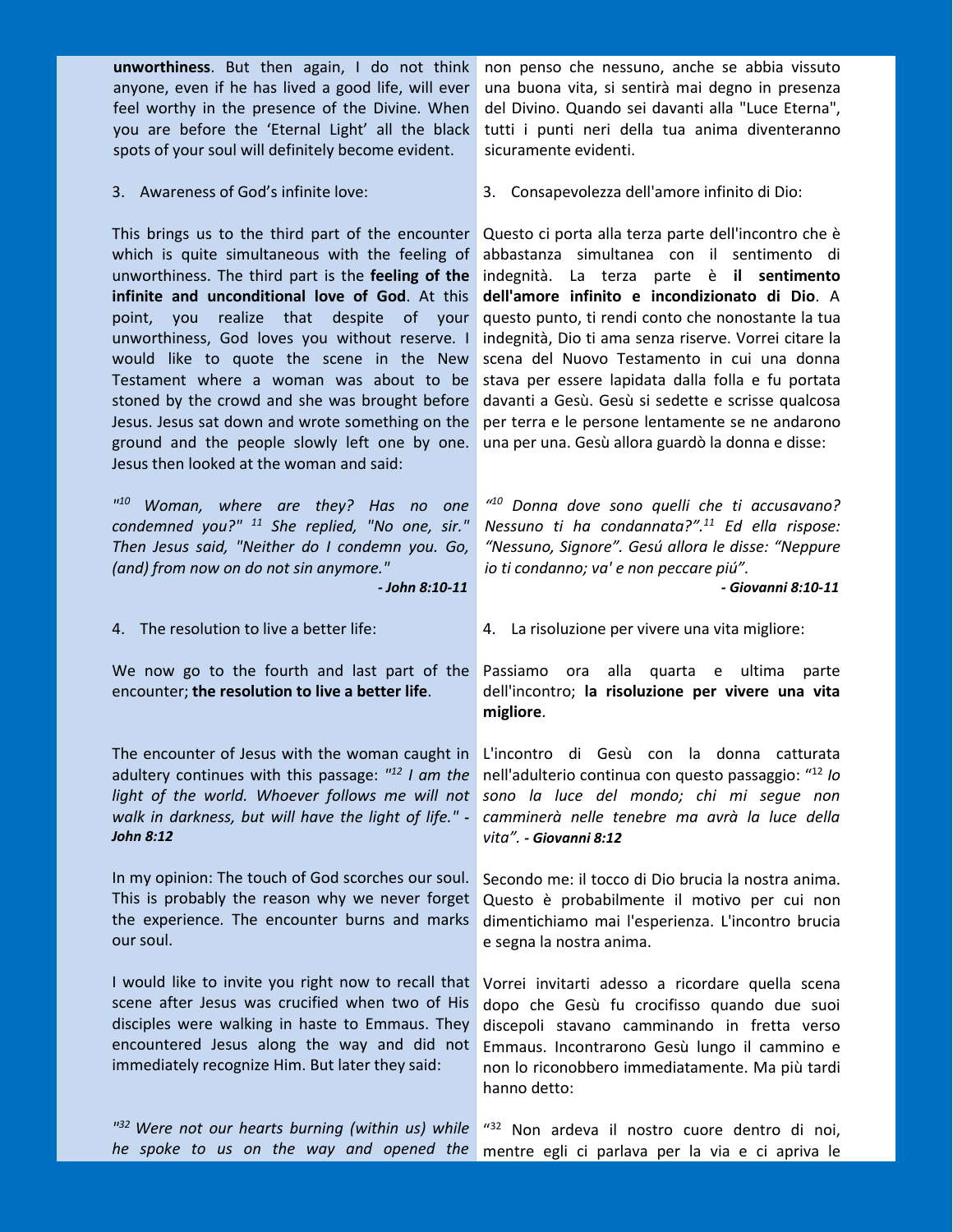# *scriptures to us?"- Luke 24:32*

To be touched by God is to be set ablaze! But it also requires our cooperation. This brings us to the *Parable of the Sower.* When the sower threw out the seeds, *" <sup>5</sup> … some seed fell on the path… <sup>6</sup> Some seed fell on rocky ground… <sup>7</sup> Some seed fell among thorns… <sup>8</sup> And some seed fell on good soil, and when it grew, it produced fruit a hundredfold." – Luke 8: 5-8*

In addition, a campfire that is ablaze in a cold, dark night will not remain ablaze if we do not constantly take care of it and provide it with the necessary fuel at regular intervals. But even if the fire starts to mellow, there will still be embers among the ashes for a period of time and we can still blow it back into flames. I do not want to contemplate how it will be for us if we let the remaining embers die.

I would like to picture the tiny ember as a small vigil lamp by the tabernacle of the Lord. A tiny light that gently calls on us to draw near and wait upon the Lord.

# **In Conclusion**

To continue our story, at that moment of encounter, the people in the chapel were singing songs. One song remained with me. It was the song I BELIEVE that was popularized by Frankie Layne. Since then, I would sing that song repeatedly in my childhood. When I am in social gatherings and people ask me to give a presentation, as they often do when they see a little child before them, they will definitely hear me singing I BELIEVE. For those who were not yet born during my time, the lyrics goes like this:

# **I BELIEVE**

I believe for every drop of rain that falls a flower grows.

I believe that somewhere in the darkest night a candle glows

I believe for everyone that goes astray someone will come to show the way

I believe, I believe

I believe above the storm the smallest prayer will still be heard

I believe that **Someone** in the great somewhere

#### Scritture?" *- Luca 24:32*

Essere toccati da Dio è essere dato alle fiamme! Ma richiede anche la nostra cooperazione. Questo ci porta alla parabola del seminatore. Quando il seminatore gettò i semi, *" <sup>5</sup> una parte cadde lungo la via… <sup>6</sup> Un'altra parte cadde sulla roccia… <sup>7</sup> Un'altra parte cadde fra le spine… <sup>8</sup> Una parte invece cadde in buona terra, germogliò e fruttò il cento per uno." -Luca 8: 5-8*

Inoltre, un falò che è in fiamme in una notte buia e fredda non rimarrà in fiamme se non ci occupiamo costantemente di esso e gli forniamo il carburante necessario a intervalli regolari. Ma anche se il fuoco inizia a placarsi, ci saranno ancora braci tra le ceneri per un certo periodo di tempo e possiamo ancora riportarlo in fiamme. Non voglio contemplare come sarà per noise lasciamo morire le braci rimanenti.

Vorrei immaginare la piccola brace come una piccola lampada di veglia vicino al tabernacolo del Signore. Una luce minuscola che ci chiama dolcemente ad avvicinarci e ad aspettare il Signore.

#### **In conclusione**

Per continuare la nostra storia, in quel momento dell'incontro, le persone nella cappella cantavano canzoni. Una canzone è rimasta con me. Era la canzone CREDO (I BELIEVE), che resa popolare da Frankie Layne. Da allora cantavo quella canzone ripetutamente quando ero bambino. Quando sono alle riunioni sociali e le persone mi chiedono di fare una presentazione, come spesso accade quando vedono un bambino davanti a loro, mi sentiranno sicuramente cantare, CREDO (I BELIEVE). Per coloro che non sono ancora nati durante il mio tempo, i testi vanno così:

#### **CREDO**

Credo che per ogni goccia di pioggia che cade cresce un fiore. Credo che da qualche parte nella notte più buia si accenda una candela Credo che per tutti coloro che si perdono nella strada qualcuno verrà a mostrare la strada Credo, credo

Credo sopra la tempesta che la più piccola preghiera sarà ancora ascoltata

Credo che **Qualcuno** nel "grande mistero" ascolti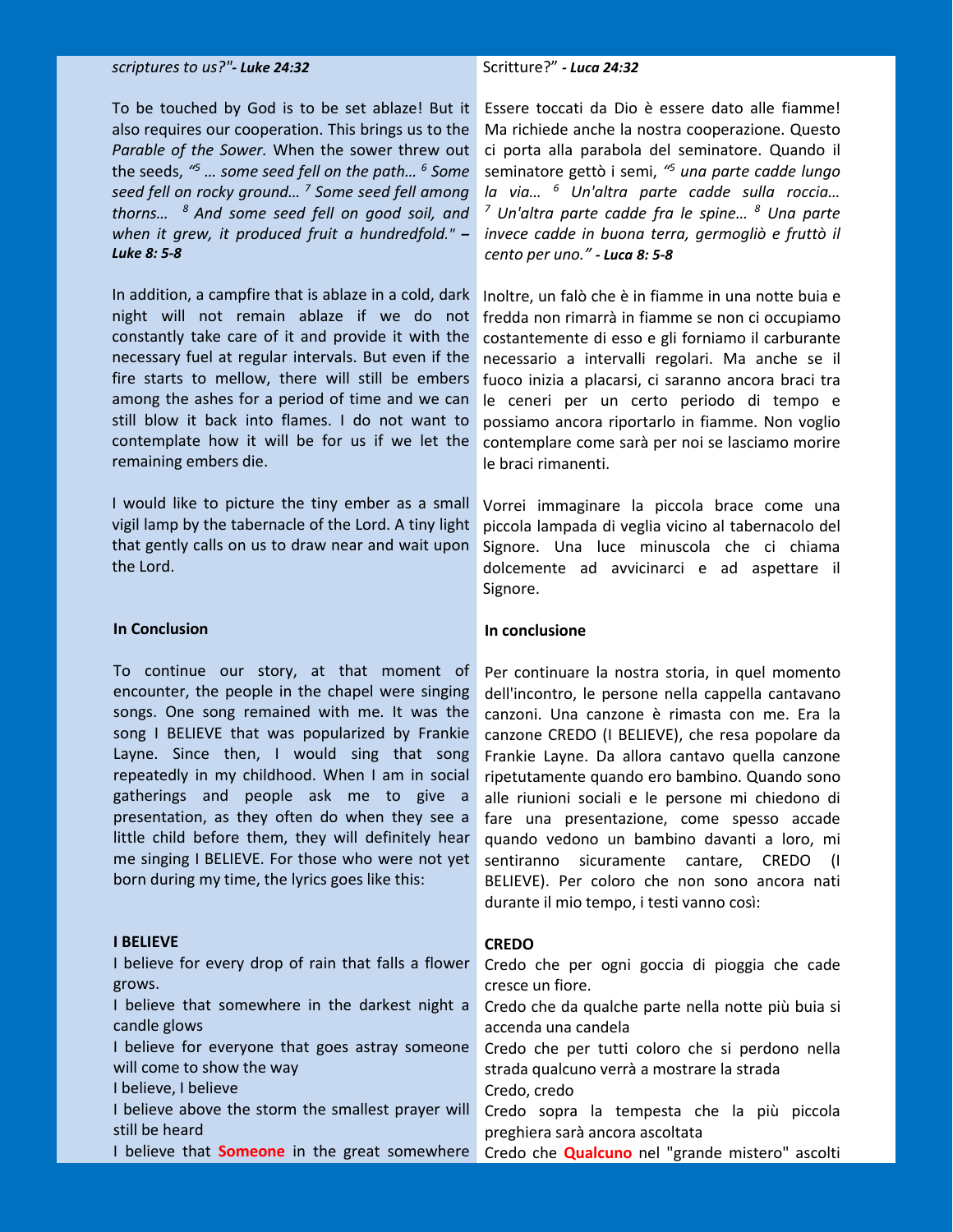#### hears every word

ogni parola.

| <b>IILAIJ LVLIV WUIU</b>                                                                   | URIII NUI VIU.                       |
|--------------------------------------------------------------------------------------------|--------------------------------------|
| Every time I hear a newborn baby cry or touch a Ogni volta che sento un neonato piangere o |                                      |
| leaf or see the sky                                                                        | toccare una foglia o vedere il cielo |
| Then I know why I believe                                                                  | Allora so perché ci credo            |
| Every time I hear a newborn baby cry or touch a Ogni volta che sento un neonato piangere o |                                      |
| leaf or see the sky                                                                        | toccare una foglia o vedere il cielo |
| Then I know why I believe                                                                  | Allora so perché ci credo            |

# <sup>I</sup> templi del Signore



**Basilica della Santa Casa, Loreto, Italia**

# **II. Material 2: The Temples of the Lord**

**II. Materiale 2: I templi del Signore**

I personally classify temples into two categories.

The first category consists of the physical temple. These are tangible structures like an oratory, a church, a cathedral, a basilica or any other physical structure intended for worship depending on the belief or ideology of the people who build them.<br>These temples serve as jumping boards to the second category of temples.

The second category is the temple within a person. St. Paul referred to this in his first letter to the Corinthians when he said, *"<sup>19</sup> Do you not know that your body is a temple of the holy Spirit within you, whom you have from God, and that you are not your own?" - 1Cor 6:19*

1. The First Category of Temples:

The earliest temple of the first category is NATURE. In my opinion, the other temples came into existence because people found it very gente trovava

Personalmente classifico i templi in due categorie.

La prima categoria è costituita dal tempio fisico. Queste sono strutture tangibili come un oratorio, una chiesa, una cattedrale, una basilica o qualsiasi altra struttura fisica destinata al culto a seconda della credenza o dell'ideologia delle persone che le costruiscono. Questi templi servono come trampolini per saltare alla seconda categoria di templi.

La seconda categoria è il tempio all'interno di una persona. San Paolo si riferì a questo nella sua prima lettera ai Corinzi quando disse: *" <sup>19</sup> Non sapete che il vostro corpo è il tempio dello Spirito Santo che è in voi, il quale voi avete da Dio, e che voi non appartenete a voi stessi?"*- *1Cor 6:19*

1. La prima categoria di templi:

Il primo tempio della prima categoria è la NATURA. Secondo me, gli altri templi sono nati perché la gente trovava molto difficile scalare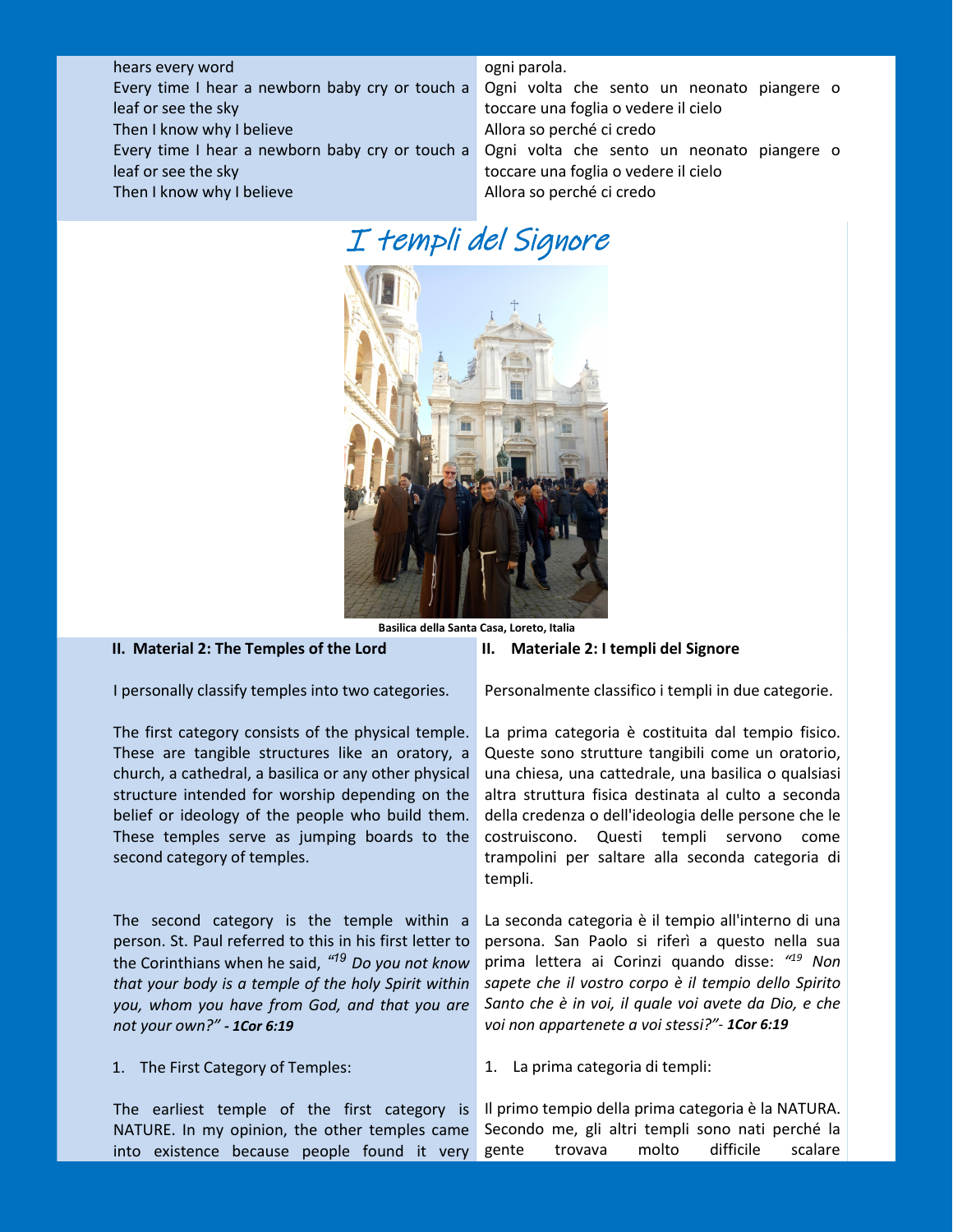challenging to constantly *'climb the LORD'S mountain… That he may instruct us in his ways, and we may walk in his paths." – Isaiah 2:3*

For me, NATURE remains the best first category temple of the Lord to this very day and the other temples, no matter how great and comfortable they may be, pales in comparison to God's handiwork.

Working for more than eight years in the peripheries have convinced me that what the scriptures say is true:

" *<sup>1</sup> The heavens declare the glory of God, the vault of heaven proclaims his handiwork, <sup>2</sup> day discourses of it to day, night to night hands on the knowledge. <sup>3</sup> No utterance at all, no speech, not a sound to be heard, <sup>4</sup> but from the entire earth the design stands out, this message reaches the whole world."- Psalm 19:1-4*

Whenever we introduce a young friar to the work in the peripheries, I would often emphasize to them that our work in the field is 80 to 90 % prayer and contemplation. Only 10 to 20 % is physical work. When we go out to the field and travel for many hours in the midst of creation, we cannot help but silently wonder and think of the One who made them. When we go to the field in order to provide assistant to people stranded in areas devastated by a super typhoon, an earthquake or a landslide and we feel inadequate amidst the destruction, we also think of God and we pray for His help.

Nature reveals to us a lot of things about God and teaches us how to truly pray. Hence, we need to preserve this temple for generations to come so that they too can go to God's mountain and be instructed in the mysteries of His ways. We need to preserve nature so that nature can continue to lead them to the Spirit that calls us towards the second temple which we will now reflect upon.

2. The second category of temples:

The second category of temples is the temple in us. The term 'temple within' is a little misleading because experience of prayer will tell us that the temple within is not exactly within. Again, in this

costantemente la montagna del Signore in modo che *"ci insegnerà le sue vie e noi cammineremo nei suoi sentieri". - Isaia 2: 3*

Per me, la NATURA rimane il miglior tempio del Signore nella 'prima categoria' fino ad oggi e agli altri templi, non importa quanto grandi e comodi possano essere, impallidiscono rispetto all'opera di Dio.

Lavorare per più di otto anni nelle periferie mi ha convinto che ciò che dicono le Scritture è vero:

" 1 I cieli raccontano la gloria di Dio e il firmamento dichiara l'Opera delle sue mani.<sup>2</sup> un giorno proferisce parole all'Altro, e una notte rivela conoscenza all'altra.<sup>3</sup> Non hanno favella, né parole; la loro voce non s'ode; <sup>4</sup> ma la loro armonia si diffonde per tutta la terra e il loro messaggio giunge fino all'estremità del mondo ."*- Salmo 19: 1-4*

Ogni volta che presentiamo un giovane frate al lavoro nelle periferie, spesso sottolineo loro che il nostro lavoro sul campo è dall'80 al 90% di preghiera e contemplazione. Solo il 10-20% è un lavoro fisico. Quando usciamo sul campo e viaggiamo per molte ore in mezzo alla creazione, non possiamo fare a meno di stupirci e pensare in silenzio a Colui che li ha creati. Quando andiamo sul campo per fornire assistenza alle persone bloccate in aree devastate da un super tifone, un terremoto o una frana e ci sentiamo inadeguati nella distruzione, pensiamo anche a Dio e preghiamo per il suo aiuto.

La natura ci rivela molte cose su Dio e ci insegna a pregare veramente. Quindi, dobbiamo preservare questo tempio per le generazioni future affinché anche loro possano andare sulla montagna di Dio e ricevere istruzioni sui misteri delle Sue vie. Dobbiamo preservare la natura in modo che la natura possa continuare a condurli allo Spirito che ci chiama verso il secondo tempio su cui ora rifletteremo.

2. La seconda categoria di templi:

La seconda categoria di templi è il tempio in noi. Il termine "tempio dentro" è un po 'fuorviante perché l'esperienza della preghiera ci dirà che il tempio dentro non è esattamente dentro. Ancora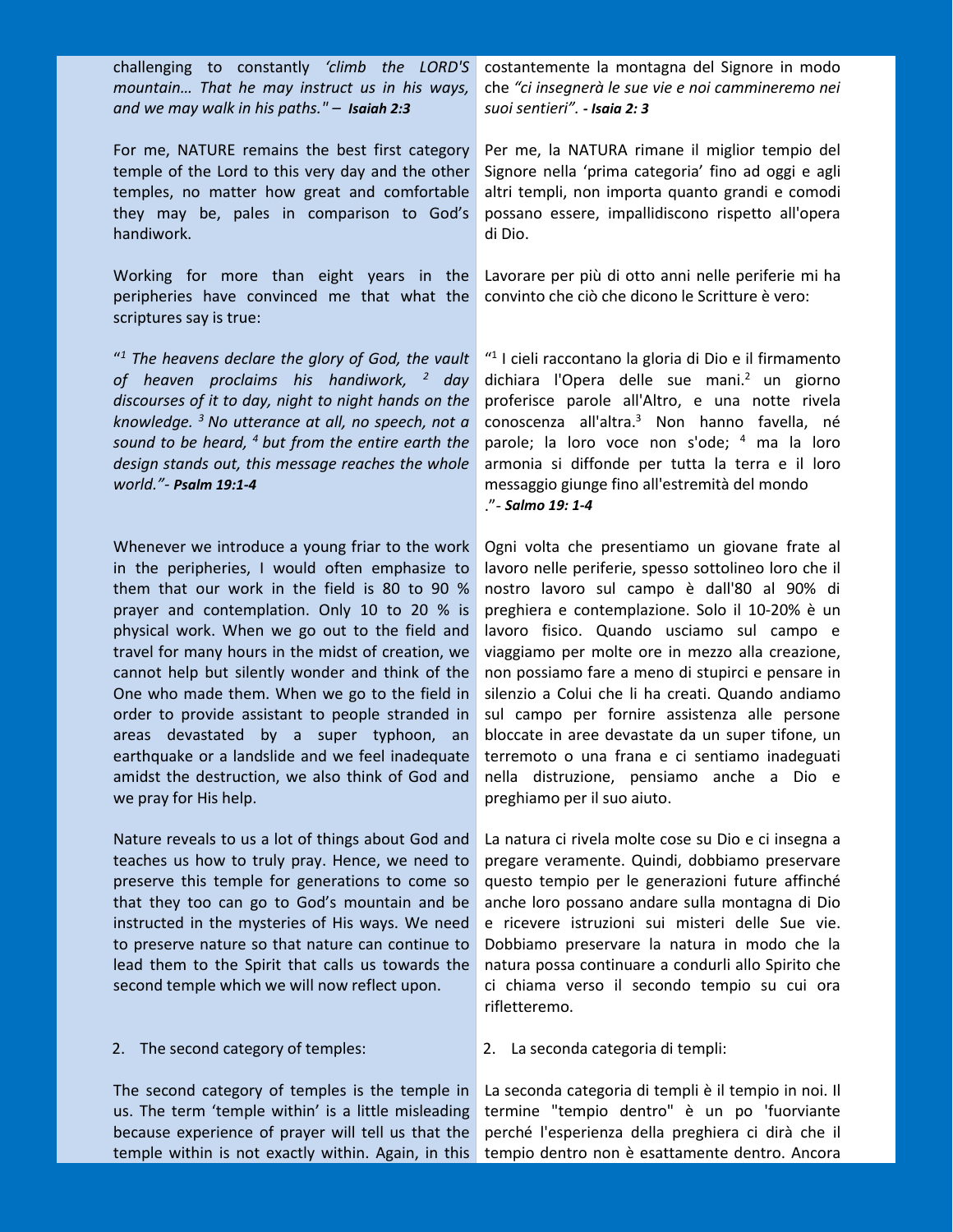aspect, the words fall short in trying to describe a mystery. But, in order to help the mind picture it, we will content ourselves with the term 'temple aiutare la mente within'.

St. Francis of Assisi illustrates this 'inner temple' beautifully when he says that every friar is a hermit whether he is in a physical hermitage in the mountains or going about the world living out the Gospel. St. Francis teaches that our BODY is the hermitage and our SOUL is the hermit that lives within. With this outlook, a friar can remain at peace even in the most distressing situation.

I am reminded of astory about St. Francis and Br. Leo. They were out walking in the world when St. Francis called out to Br. Leo. He asked brother Leo what is perfect joy. Br. Leo said that he did not know the answer and maybe Br. Francis can enlighten him. St. Francis then told Br. Leo a story. He asked Br. Leo to imagine that it was at the dead of night and they are returning from Perugia to the convent of the Portiuncula in Assisi. It is stormy and very cold that icicles started to form in the hem of their habits. The icicles cut through the skin of their legs causing blood to come out. Upon knocking at the door of the convent, they were not recognized by the brother who opened the door and he rejected them despite of all their explanations. If they remain at peace despite the rejection, then, according to St. Francis, it means they have already received the grace of perfect joy.

# **Reflections:**

In yesterday's session (Day 1 of the 9-day Laudato Si Retreat), Br. Riccardo Corti relates to us how the homeless are teaching him about prayer. Today in this session, we see how nature also teaches and guides us in prayer.

Our two sessions show to us the beautiful synergistic relationship between the poor, nature and ourselves. Oftentimes, I would go on a mission with my brothers thinking that we will be giving a lot of service to the poor and to creation but each time we return to the convent we often feel that we have received more than what we gave.

una volta, in questo aspetto, le parole mancano nel tentativo di descrivere un mistero. Ma, per a immaginarlo, ci accontenteremo del termine "tempio dentro".

San Francesco d'Assisi illustra magnificamente questo "tempio interiore" quando afferma che ogni frate è un eremita sia che si trovi in un eremitaggio fisico in montagna o che vada in giro per il mondo vivendo il Vangelo. San Francesco insegna che il nostro CORPO è l'eremo e la nostra ANIMA è l'eremita che vive all'interno.Con questa prospettiva, un frate può rimanere in pace anche nella situazione più angosciante.

Mi viene in mente una storia su San Francesco e fra Leo. Erano in giro per il mondo quando San Francesco chiamò fra Leo. Ha chiesto a fratello Leo cos'è la gioia perfetta. fra Leo ha detto di non conoscere la risposta e che forse il fratello Francis può illuminarlo. San Francesco quindi raccontò a fra Leo una storia. Chiese a fra Leo di immaginare che fosse nel cuore della notte e che stavano tornando da Perugia al convento della Porziuncola ad Assisi. È tempestoso e molto freddo che i ghiaccioli inizino a formarsi nell'orlo delle loro abitudini. I ghiaccioli attraversano la pelle delle gambe causando la fuoriuscita di sangue. Bussando alla porta del convento, non furono riconosciuti dal fratello che aprì la porta e li respinse nonostante tutte le loro spiegazioni. Se rimangono in pace nonostante il rifiuto, allora, secondo San Francesco, significa che hanno già ricevuto lagrazia della gioia perfetta.

#### **Le riflessioni:**

Nella sessione di ieri (1 ° giorno del ritiro di Laudato Si di 9 giorni), fr. Riccardo Corti ci racconta come i senzatetto gli insegnano la preghiera. Oggi in questa sessione vediamo come anche la natura ci insegna e ci guida nella preghiera.

Le nostre due sessioni ci mostrano la bellissima relazione sinergica tra poveri, natura e noi stessi. Spesso andavo in missione con i miei fratelli pensando che avremmo dato molto servizio ai poveri e alla creazione, ma ogni volta che torniamo in convento sentiamo spesso di aver ricevuto più di quello che abbiamo dato.

I mentioned in the previous session that walking Nella sessione precedente ho menzionato che non